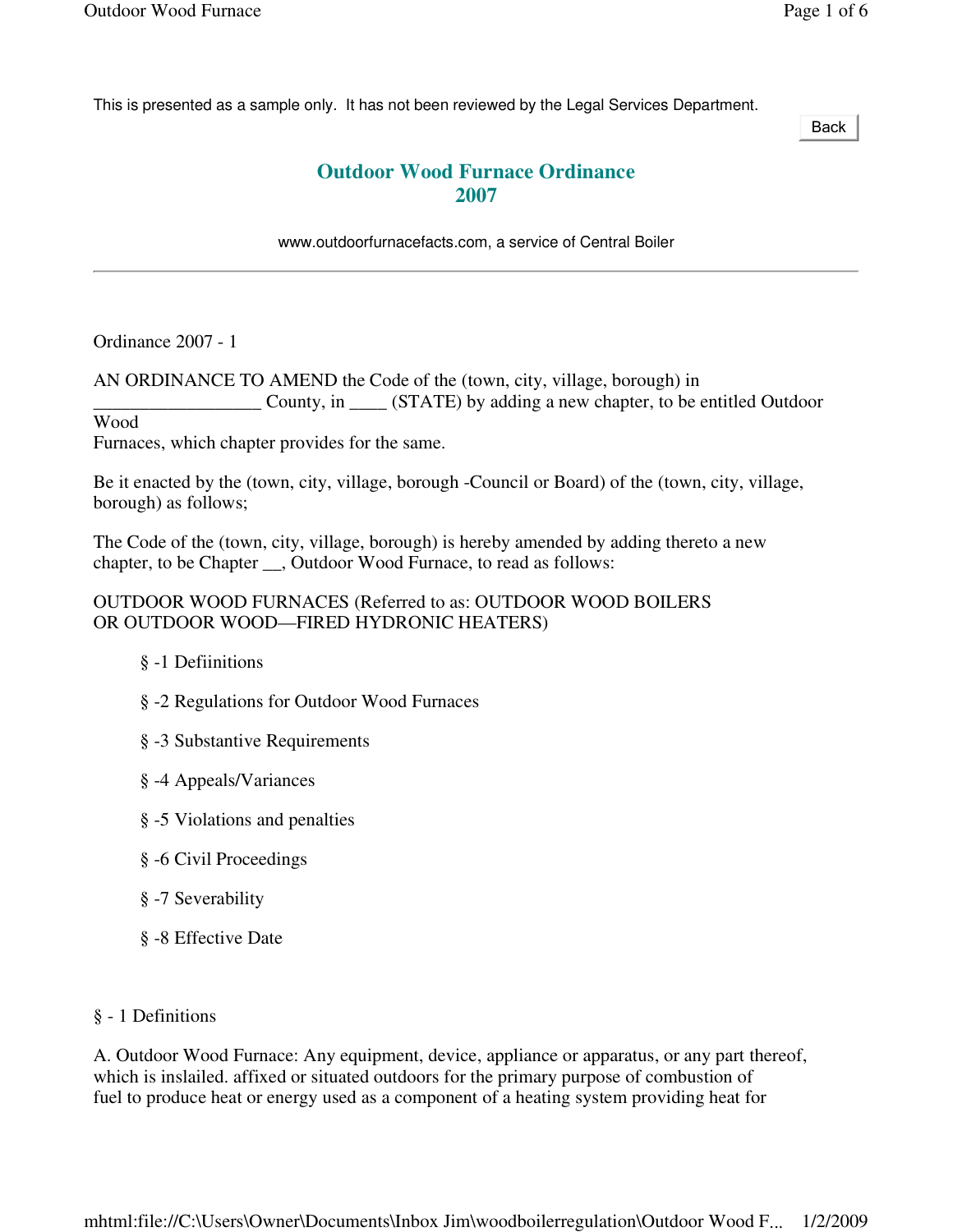any interior space or water source. An Outdoor Wood Furnace may also be referred to as an Outdoor Wood Boiler or Outdoor Wood-tired Hydronic Heater.

B. Chimney: Flue or flues that carries off exhaust from an Outdoor Wood Fumace firebox or burn chamber.

C. EPA OWHH Phase 1 Program - EPA OWHH (Outdoor Wood-fired Hydronic Heater Program) Phase 1 Program administered by the United States Environmental Protection Agency.

D. EPA OWHH Phase 1 Program Qualified Model -An Outdoor Wood-fired Hydronic Heater that has been EPA OWHH Phase 1 Program qualified. The model has met the EPA OWHH Phase 1 emission level and has the proper qualifying label and hangtag.

E. Existing Outdoor Wood Furnace: An Outdoor Wood Furnace that was purchased and installed prior to the effective date of this local law.

F. Natural Wood: Wood, which has not been painted, varnished or coated with a similar material, has not been pressure treated with preservatives and does not contain resins or glues as in plywood or other composite wood products.

G. New Outdoor Wood Furnace: An Outdoor Wood Furnace that is first installed, established or constructed after the effective date of this local law.

§ -2 Regulations for Outdoor Wood Furnaces

A. No person shall, from the effective date of this local law, construct, install, establish, operate or maintain an Outdoor Wood Furnace other than in compliance with the applicable sections of this local law.

B. No person shall, from the effective date of this local law operate an Outdoor Wood Furnace unless such operation conforms with the manufacturer's instructions regarding such operation and the requirements of this local law regarding fuels that may be burned in an Outdoor Wood Furnace as set forth in Sections 3.A and 3.B of this local law and chimney height as set forth in Section 3.D and 3.F of this local law.

C. All new Outdoor Wood Furnaces shall be constructed, established, installed, operated and maintained in conformance with the manufacturer's instructions and the requirements of this local law. In the event of a conflict, the requirements of this local law shall apply unless the manufacturer's instructions are stricter, in which case the manufacturer's instructions shall apply.

D. The owner of any new Outdoor Wood Furnace shall produce the manufacturer's owner's manual or installation instructions to the (appropriate department) to review prior to installation.

E. All new Outdoor Wood Furnaces shall be laboratory tested and listed to appropriate safety standards such as UL, CAN/CSA, ANSI or other applicable safety standards.

F. If an existing Outdoor Wood Furnace is, through the course of a proper investigation by local authorities, creating a verifiable nuisance, as defined by local or state law, the following steps may be taken by the owner and the (appropriate department) having jurisdiction: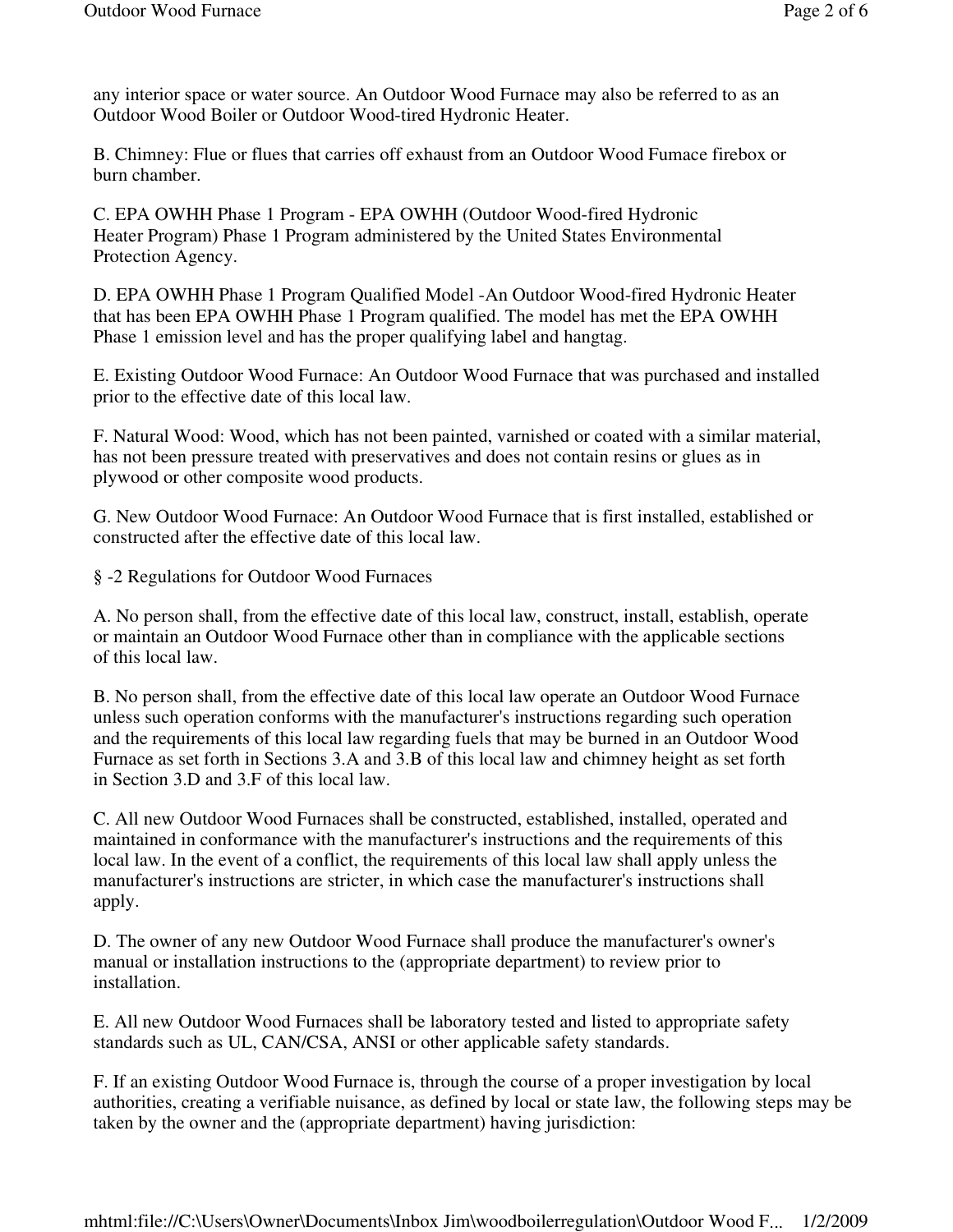(1). Modifications made to the unil to eliminate the nuisance such as extending the chimney,

or relocating the Outdoor Wood Furnace or both.

(2). Cease and desist operating the unit until reasonable steps can be taken to ensure that the

Outdoor Wood Furnace will not be a nuisance.

§ -3 Substantive Requirements

Outdoor Wood Furnaces shall be constructed, established, installed, operated and maintained pursuant to the following conditions:

A. Fuel burned in any new or existing Outdoor Wood Furnace shall be only natural untreated wood, wood pellets, corn products, biomass pellets or other listed fuels specifically permitted by the manufacturer's instructions such as fuel oil, natural gas or propane backup.

B. The following fuels are strictly prohibited in new or existing Outdoor Wood Furnaces:

(1). Wood that has been painted, varnished or coated with similar material and/or has been

pressure treated with preservatives and contains resins or glues as in plywood or other composite wood products.

(2). Rubbish or garbage, including but not limited to food wastes, food packaging, food wraps

(3). Any plastic materials including but not limited to nylon, PVC, ABS, polystyrene or urethane foam, and synthetic fabrics, plastic films and plastic containers.

(4). Rubber including tires or other synthetic rubber-like products.

(5). Newspaper, cardboard, or any paper with ink or dye products.

(6). Any other items not specifically allowed by the manufacturer or this provision.

## C. Setbacks for any new Outdoor Wood Furnace

(models not EPA OWHH Phase 1 Program Qualified):

(1). The Outdoor Wood Furnace shall be located at least 25 feet from the property line.

(2). The Outdoor Wood Furnace shall be located on the property in compliance with

manufacturer's recommendations and/or testing and listing requirements for clearance to combustible materials.

(3). The Outdoor Wood Furnace shall be located at least 100 feet from any residence that is

not served by the Outdoor Wood Furnace.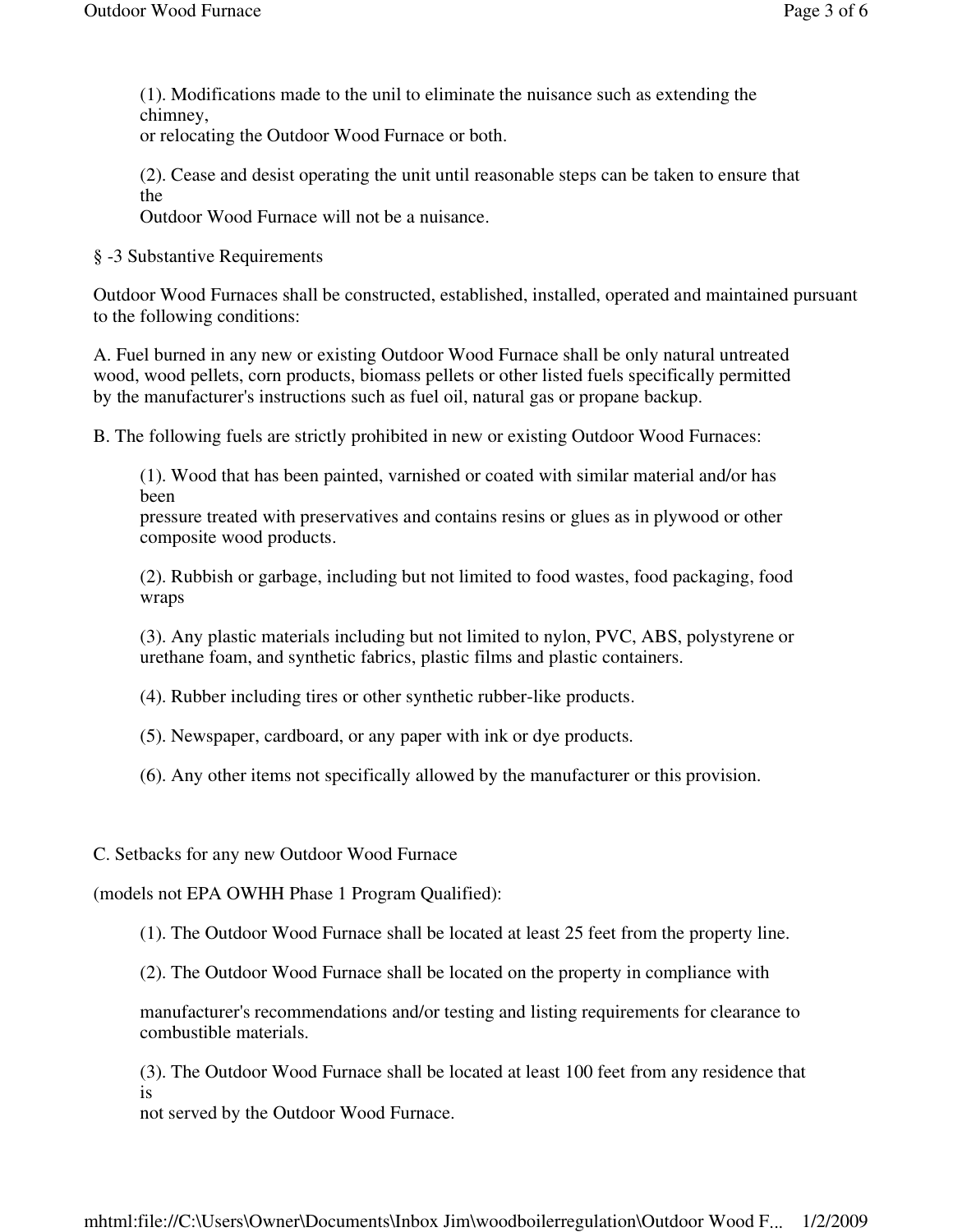D. Chimney heights for new and existing Outdoor Wood Furnaces.

(1). The chimney of any new Outdoor Wood Furnace shall extend at least 2 feet above the peak of any residence not served by the Outdoor Wood Furnace located within 300

feet of such Outdoor Wood Furnace.

(2). If there is an existing Outdoor Wood Furnace already installed and there is new construction of a residence not served by the Outdoor Wood Furnace within 300 feet of such Outdoor Wood Furnace then the owner of such Outdoor Wood Furnace shall conform to the stack height requirements of this regulation within 30 days of the date such construction is complete and upon written notice from the (appropriate department).

E. Setbacks for EPA OWHH Phase 1 Program qualified models.

(1). The Outdoor Wood Furnace shall be located at least 25 feet from the property line.

(2). The Outdoor Wood Furnace shall be located on the property in compliance with

manufacturer's recommendations and or testing and listing requirements for clearance to combustible materials.

F. Chimney heights for EPA OWHH Phase 1 Program qualified models.

(1). The EPA OWHH Phase 1 Program qualified model chimney shall extend at least 2 feet

above the peak of the residence for which it serves if neighboring residences not served by the furnace are located within 300 feet or the chimney shall extend at least 2 feet above the peak of any residence not served by the furnace within 100 feet, whichever is greater.

G. Outdoor Furnaces that use corn, wood pellets or other palletized biomass shall meet the same setback and slack height requirements as EPA OWHH Phase 1 Program qualified models.

§ -4 Appeals

Appeals from any actions, decisions, or rulings of the (appropriate department) or for a variance from the strict application of the specific requirements in Section 2 or 3 of this local law may be made to the (town, city, village, borough) (appropriate Board of Appeals). Requests for all appeals shall be made in writing to the (appropriate Board of Appeals) not later than \_\_ days of the act, decision, or ruling from which relief is sought.

A. Appeals Fees: Appeals fees shall be established by (appropriate department) resolution.

B. Public Hearing: Within 60 days after receiving the written request, the (appropriate Board of Appeals) shall hold a public hearing on the appeal, with prior notice published in a newspaper of general circulation in the (town, city, village, borough) at least 60 days before the date of the hearing and specifying the date, place, time, and purpose of the hearing.

C. Decision of (appropriate Board of Appeals). Within 60 days of the final adjournment of a public hearing, the (appropriate Board of Appeals) shall affirm, modify, or deny the action, decision, or ruling of the (appropriate department) or correct any omission by the (inspector), or approve, approve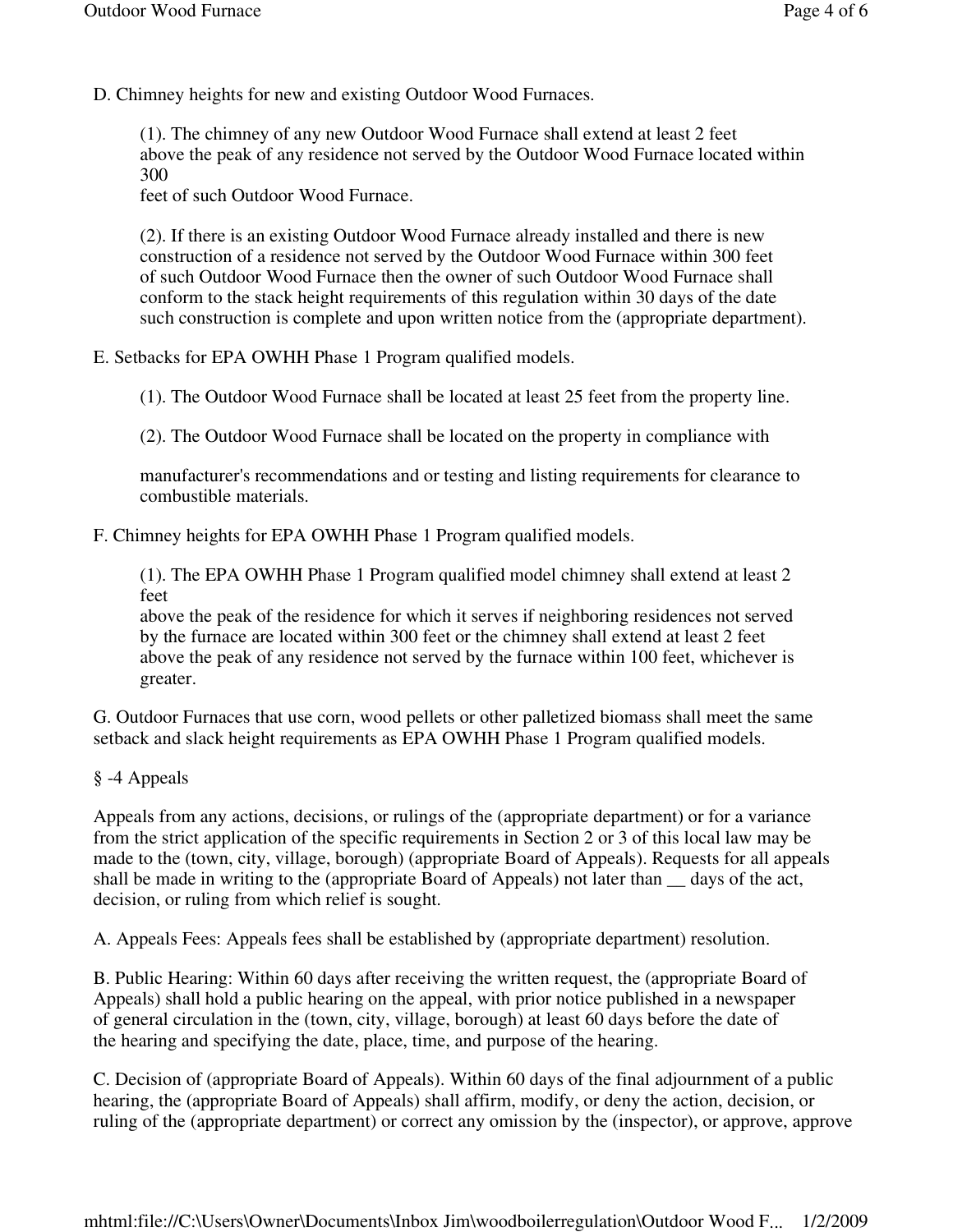with conditions, or disapprove the application. The decision of the

(appropriate Board of Appeals) shall be in writing and shall contain findings and the factual basis for each finding from the record of the hearing, which shall support the decision of the (appropriate Board of Appeals). As part of any decision, the (appropriate Board of Appeals) shall direct the officer to issue any appropriate permit in conformity with its ruling and shall state a time by which such permit shall be issued, in conformity with this local law.

D. Criteria for Variances. In making its determination, the (appropriate Board of Appeals) shall take into consideration the benefit to the applicant if the variance is granted, as weighted against the detriment of the neighborhood or community by such grant. In making such determination the board shall also consider:

(1). Whether an undesirable change will be produced in the character of the neighborhood or

a detriment to nearby properties will be created by the granting of the variance;

(2). Whether the benefit sought by the applicant can be achieved by some method,

feasible for the applicant to pursue, other than a variance;

(3). Whether the requested variance is substantial;

(4). Whether the alleged difficulty was self-created, which consideration shall be relevant to

the decision of the Board of Appeals, but shall not necessarily preclude the granting of the variance.

§ -5 Violations and penalties.

Any person who shall violate any provision of this local law shall be guilty of a violation as defined in \_\_\_\_\_\_\_\_\_\_\_\_\_ and shall upon conviction be subject to a fine of not more than 200

dollars. Each week's continued violation shall constitute a separate and distinct offense.

§ -6 Civil Proceedings.

Compliance with this law may also be compelled and violations restrained by order or by injunction of a court of competent Jurisdiction. Any person who violates any provision of this law shall also be subject to a civil penalty of not more than 200 dollars, to be recovered by the (village/town/city/borough) in a civil action, and each week's continued violation shall be for this purpose a separate and distinct violation. In the event the (village/town/city/borough) is required to take legal action to enforce this local law, the violator may be responsible for any and all necessary costs relative thereto, including attorneys' fees, and such expense shall be charged to the property so affected by including such expense in the next annual tax levy against the property.

§ -7 Severability.